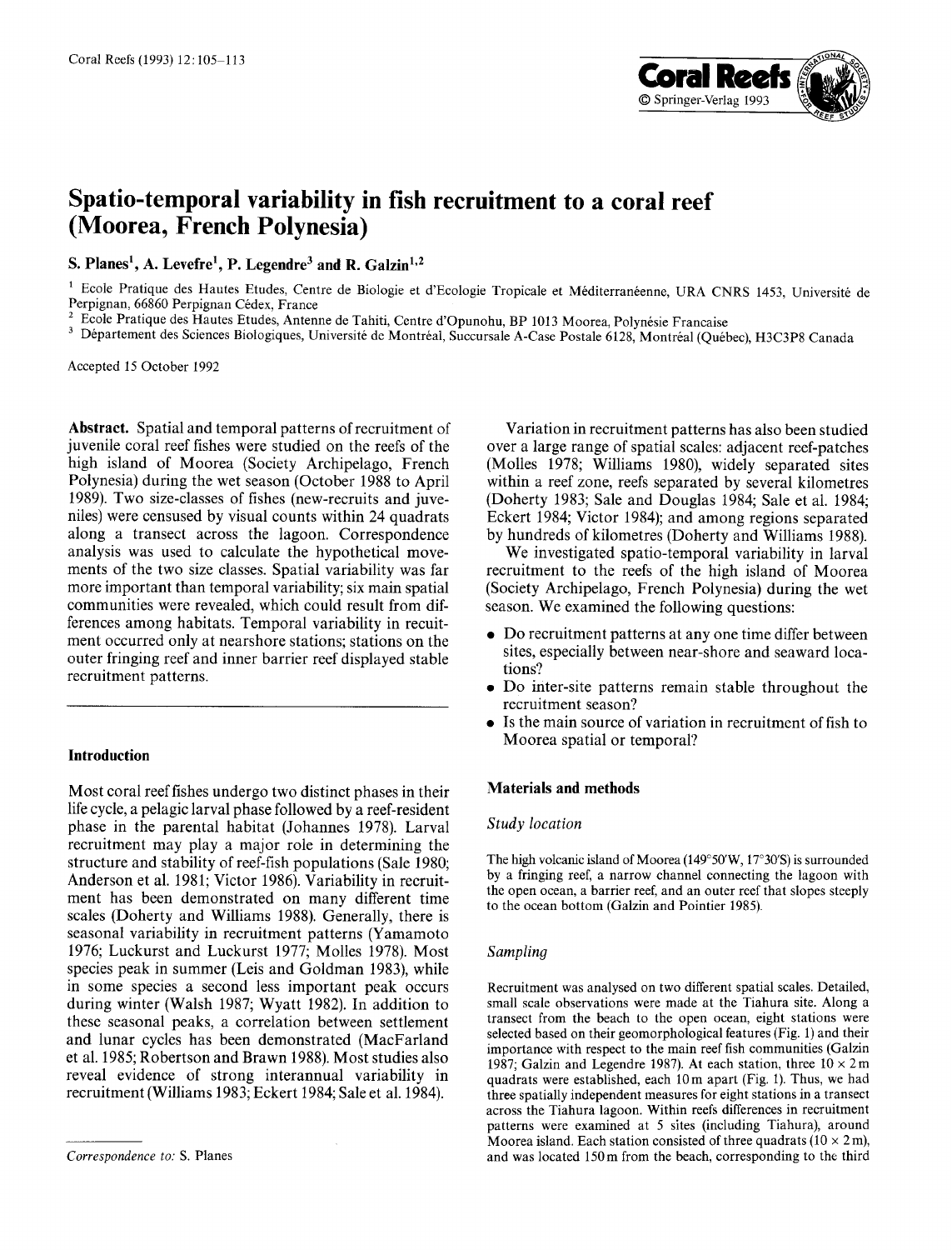station of the Tiahura transect (Fig. 1). Each quadrat was marked with fixed boundary stones, and visual counts of recruits were made by snorkelling within the quadrats. After each count, fish were removed from the quadrat by a poisoning technique. Recruits were defined as juveniles more than  $50\%$  the length of post larvae size. Sampling was done during the wet season, from October 1988 to April 1989, which is the time of maximum abundance in the recruitment of reef fishes at other Pacific sites (Williams and Sale 1981; Leis and Goldman 1983). The five sites around Moorea island were censused once a month for 6 months. Because of a possible correlation between settlement and lunar cycles, censuses were made twice a month for 6 months at the eight stations of the Tiahura transect, during the first and last quarters of the moon. Sampling times 1 and 5 were omitted because of technical problems.

Censuses were carried out between 9:00am and 3:00pm to ensure that only diurnal species were sampled. Several families (Moringuidae, Muraenidae, Ophichtidae, Blenniidae, Gobiidae) were deliberately omitted from the study because of difficulties with *in-situ* identification. Furthermore, three species-pairs *(Stegastes nigricans, Stegastes albofasciatus/Scarus psittacus, Scarus sordidus/ Acanthurus nigrofuscus, Ctenochaetus striatus)* could not easily be differentiated during the visual census and were recorded under the first name of each species-pair.

## *Numerical analysis*

To determine the main spatial patterns of fish recruitment on the Tiahura transect we first pooled data from all censuses over a 6 month period of the study, omitting counts for the two dominant taxa *(Stegastes nigricans* and *Scarus psittacus)* since these were present in large number in most quadrats. Average group-sorting with  $40\%$  similarity was done (Legendre and Legendre 1984) using data from the 24 Tiahura quadrats (8 stations  $\times$  3 quadrats). To determine temporal variability in recruitment patterns, similarity matrices (Steinhaus index) were calculated between quadrats on the Tiahura transect for each time period (10 times) for new recruits





only. Sampling time 5 (late December) was omitted from this analysis, since 3 of the 24 quadrats had not been sampled due to logistic problems. Correlations between pairs of similarity matrices (time) were then determined using standardized Mantel tests (Mantel 1967). Principal coordinates were computed for the resulting matrix of Mantel coefficients ("cophenetic correlation coefficients") to obtain an overall picture of variability between sampling times.

The spatio-temporal recruitment patterns were analysed between sites and for the transect scales by using two-way ANOVA with repeated measures (time, sites) (Sokal and Rohlf 1981). A complete two-way ANOVA of all the data could not be used because it requires sites to be sampled in the same detail as the Tiahura site, i.e. a transect, with eight stations comprising three quadrats each across the lagoon. Two two-way ANOVAs were computed according to the two different spatial scales analysed; the first on the five sites around Moorea and the second on the eight stations of the Tiahura transect. At each spatial scale, ANOVAs were calculated for the most abundant species and on total number and species diversity of newly recruited fish. ANOVA results were tested using an F-test for significance, and analysis of the percentage of variance explained by each factor was calculated (Winer 1971). Homogeneity of the variance was tested using the Bartlett's test (Sokal and Rohlf 1981). Because of the homogeneity of the variance observed, the data were not transformed for the ANOVAs.

## **Results**

#### *Abundance and species richness of recruits*

Between November 1988 and April 1989, 12,286 newly recruited fish, belonging to 86 taxa, were collected (Table 1). The samples were dominated by a small number of species. Three species constituted  $53.3\%$  of all fish collected, and the 25 most common taxa constituted  $95.8\%$  of the total. The 25 most common taxa represented 9 families (6 species of labrids, 6 pomacentrids, 4 acanthurids, 3 mugilids, 2 balistids, 1 scarid, 1 chaetodontid, 1 synodontid and 1 kuhlid). Highest species richness was recorded between January and March at both island and transect scales (Table 2).

# *Spatial patterns*

Around Moorea island, the highest abundances were recorded at Paevaeva and Tiahura, due mainly to the high number of scarids at these sites compared to the other three (Table 1). Higher species richness was observed in Paroa and Paevaeva, with 28 species each, corresponding to the south and south-west parts of the island.

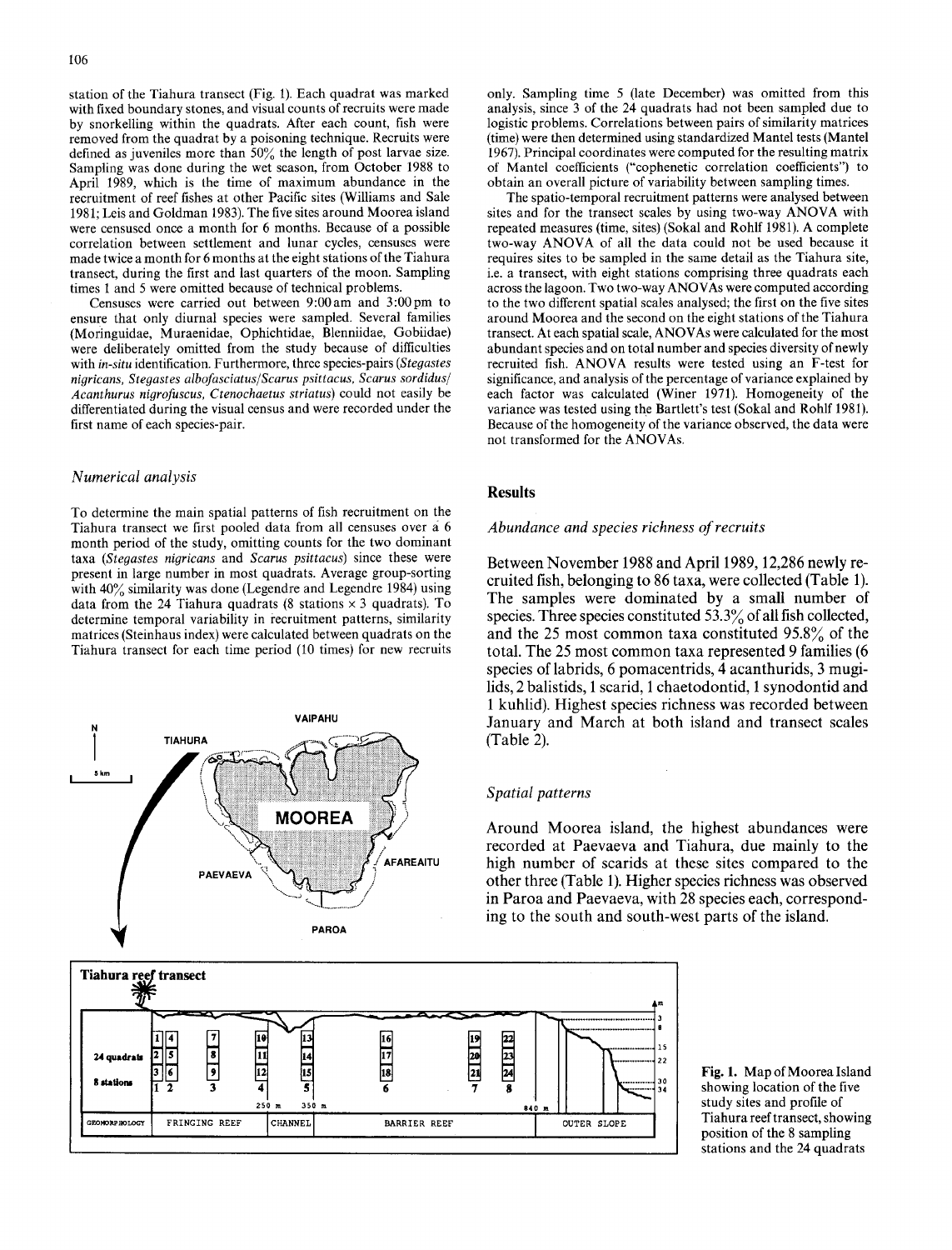| $\overline{\phantom{a}}$<br><br>.<br>;<br>د                                                   |                                                                                                        |
|-----------------------------------------------------------------------------------------------|--------------------------------------------------------------------------------------------------------|
| $\frac{1}{\sqrt{2}}$<br>こく たくそう くうそく<br><br>$\ddot{\ }$<br>Ï<br>i                             | $1500 + 0.4$ $-0.75$<br>i                                                                              |
| of the 75 most common sport<br>ï<br>5<br>}<br>z amazarta<br>$\frac{1}{2}$<br>;<br>;<br>Į<br>í | í<br>anan in<br>conon Niumhare in narante<br>5<br>1<br>3<br>ì<br>$\sim$ 1 mm m $\sim$ 1 mm $\sim$<br>i |

| numerical importance. Numbers in parentheses indicate the number |                |                                              |                  | of species          |                  |                   |                                                |                             |                     |                 |                                                          |            |                                                       |                   |
|------------------------------------------------------------------|----------------|----------------------------------------------|------------------|---------------------|------------------|-------------------|------------------------------------------------|-----------------------------|---------------------|-----------------|----------------------------------------------------------|------------|-------------------------------------------------------|-------------------|
| Fish taxa                                                        |                | Island scale, site:1 station $\times$ 3 quad | Irats            |                     |                  |                   | Transect Scale, Tiahura transect: 8 stations x |                             |                     |                 | 3 quadrats                                               |            |                                                       | Total             |
|                                                                  | Tiahura        | Vaihapu                                      | Afareaitu        | Paroa               | Paevaeva         |                   | $\mathbf{\Omega}$                              | $\tilde{\phantom{a}}$       | 4                   | $\sim$          | P                                                        | ᠭ          | $\infty$                                              |                   |
| Scarus psittacus                                                 | 551            | $\frac{8}{100}$                              |                  | ତ                   |                  |                   |                                                |                             |                     |                 |                                                          |            |                                                       | 3821              |
| Stegastes nigricans                                              | 193            | 67                                           |                  |                     |                  |                   | ន្លងន                                          | $\frac{88}{307}$            | 654<br>286          | 85              | $368$<br>114                                             | 328<br>223 |                                                       | 1613              |
| Acanthurus triostegus                                            |                |                                              |                  | $45$<br>235         | 55347            |                   |                                                |                             |                     |                 |                                                          |            | ಇ೩ಿ೦೦೦                                                | 1083              |
| Liza vaigiensis                                                  |                |                                              |                  |                     |                  | 587<br>875<br>818 |                                                |                             |                     |                 |                                                          |            |                                                       | 875<br>818<br>686 |
| Valamugil engeli                                                 |                |                                              |                  |                     |                  |                   |                                                |                             |                     |                 |                                                          |            |                                                       |                   |
| Stethojulis bandanensis                                          | 86             |                                              | 8                |                     |                  |                   |                                                |                             |                     |                 | $\Xi$                                                    |            | 24                                                    |                   |
| Thalassoma hardwicki                                             |                |                                              |                  | $\frac{25}{25}$     | $\frac{12}{35}$  |                   |                                                | $\frac{3}{2}$ $\frac{3}{4}$ | $\overline{\Omega}$ | o,              | 25                                                       | 283        | 342                                                   | <u>द्र</u>        |
| Halichoeres trimaculatus                                         | $\overline{6}$ |                                              |                  |                     |                  |                   | 39                                             |                             | $\overline{a}$      | 98              |                                                          |            | $\overline{37}$                                       |                   |
| Dascyllus trimaculatus                                           |                |                                              |                  | $\circ$             |                  | $\circ$           |                                                |                             | 119                 |                 |                                                          |            |                                                       |                   |
| Rhinecanthus aculeatus                                           |                |                                              |                  | 79                  |                  | $\frac{4}{6}$     | $82\,$                                         |                             |                     |                 |                                                          | $\circ$    | $\circ \circ \underset{\sim}{\mathbb{R}} \circ \circ$ |                   |
| Chanomugil leuscisus                                             |                |                                              |                  |                     |                  | 206               |                                                |                             | $\circ$             |                 |                                                          |            |                                                       |                   |
| Chrysiptera leucopoma                                            |                |                                              | 38               | $\circ \circ \circ$ |                  | $\circ$           | $\circ \circ \circ$                            |                             |                     |                 | $\circ \circ \circ$                                      | $\Theta$   |                                                       |                   |
| Kuhlia mugil                                                     |                |                                              | $\circ$          |                     |                  | 164               |                                                |                             | 2000                |                 |                                                          |            |                                                       |                   |
| Pomacentrus pavo                                                 |                |                                              |                  | $\circ$             |                  |                   |                                                |                             |                     | 107             |                                                          |            |                                                       |                   |
| Halichoeres margaritaceus                                        |                |                                              |                  |                     |                  |                   |                                                |                             |                     | $\overline{24}$ |                                                          |            |                                                       |                   |
| Gomphosus varius                                                 |                |                                              |                  |                     |                  |                   |                                                |                             |                     |                 | $\overline{\circ}$ $\overline{\circ}$ $\overline{\circ}$ |            |                                                       |                   |
| Pseudocheilinus hexataenia                                       |                |                                              |                  |                     |                  |                   |                                                |                             |                     |                 |                                                          |            |                                                       |                   |
| Acanthurus nigrofuscus                                           | ∘              | 200                                          | $\frac{6}{9}$    |                     |                  |                   | $\infty$                                       |                             | ာ ခ                 |                 |                                                          |            |                                                       | Enggggggaaas      |
| Synodus variegatus                                               | $\overline{1}$ |                                              |                  |                     |                  |                   |                                                |                             |                     |                 |                                                          |            |                                                       |                   |
| Chaetodon auriga                                                 | $\circ$        |                                              |                  | 74                  |                  |                   | $\mathbf{z}$                                   |                             |                     |                 |                                                          |            |                                                       | 43                |
| Rhinecanthus rectangulus                                         | $\circ$        | $\circ$                                      | $\circ$          |                     |                  |                   |                                                |                             |                     |                 |                                                          |            |                                                       | 42                |
| Abudefduf sexfasciatus                                           | $\circ$        | $\circ$                                      |                  | $\vec{a}$           | $\mathcal{S}$    |                   |                                                |                             |                     |                 |                                                          |            |                                                       |                   |
| Acanthurus nigricauda                                            | $\circ$        | $\circ$                                      |                  |                     |                  |                   |                                                |                             |                     |                 | 00000                                                    |            |                                                       |                   |
| Naso unicornis                                                   | $\circ$        | 28                                           |                  | $\frac{5}{2}$       |                  | 0000N00000        |                                                |                             |                     |                 |                                                          |            | <b>STTUOOOOOOO</b>                                    |                   |
| Dascyllus aruanus                                                | $\tilde{a}$    | $\circ$                                      |                  |                     |                  |                   |                                                |                             |                     |                 |                                                          |            |                                                       |                   |
| Others taxa                                                      | $\widehat{f}$  | 64(11)                                       | (10)22           |                     | (18)3            |                   |                                                | $\widetilde{S}$             | $\widehat{\Xi}$     | (10)6           |                                                          | (10)       | (10)                                                  | (61)54            |
| Total                                                            | 948            | $295$<br>$21$                                | <u>ន្តុ</u><br>ខ | $\frac{41}{28}$     | <b>361</b><br>28 | 2775              | $\frac{5}{3}$                                  | 514                         | 348                 | $\frac{20}{20}$ | $\frac{2}{21}$                                           | 928        | 784<br>20                                             | 2286              |
| Total number of taxa                                             | $\overline{c}$ |                                              |                  |                     |                  |                   |                                                |                             |                     |                 |                                                          |            |                                                       |                   |
|                                                                  |                |                                              |                  |                     |                  |                   |                                                |                             |                     |                 |                                                          |            |                                                       |                   |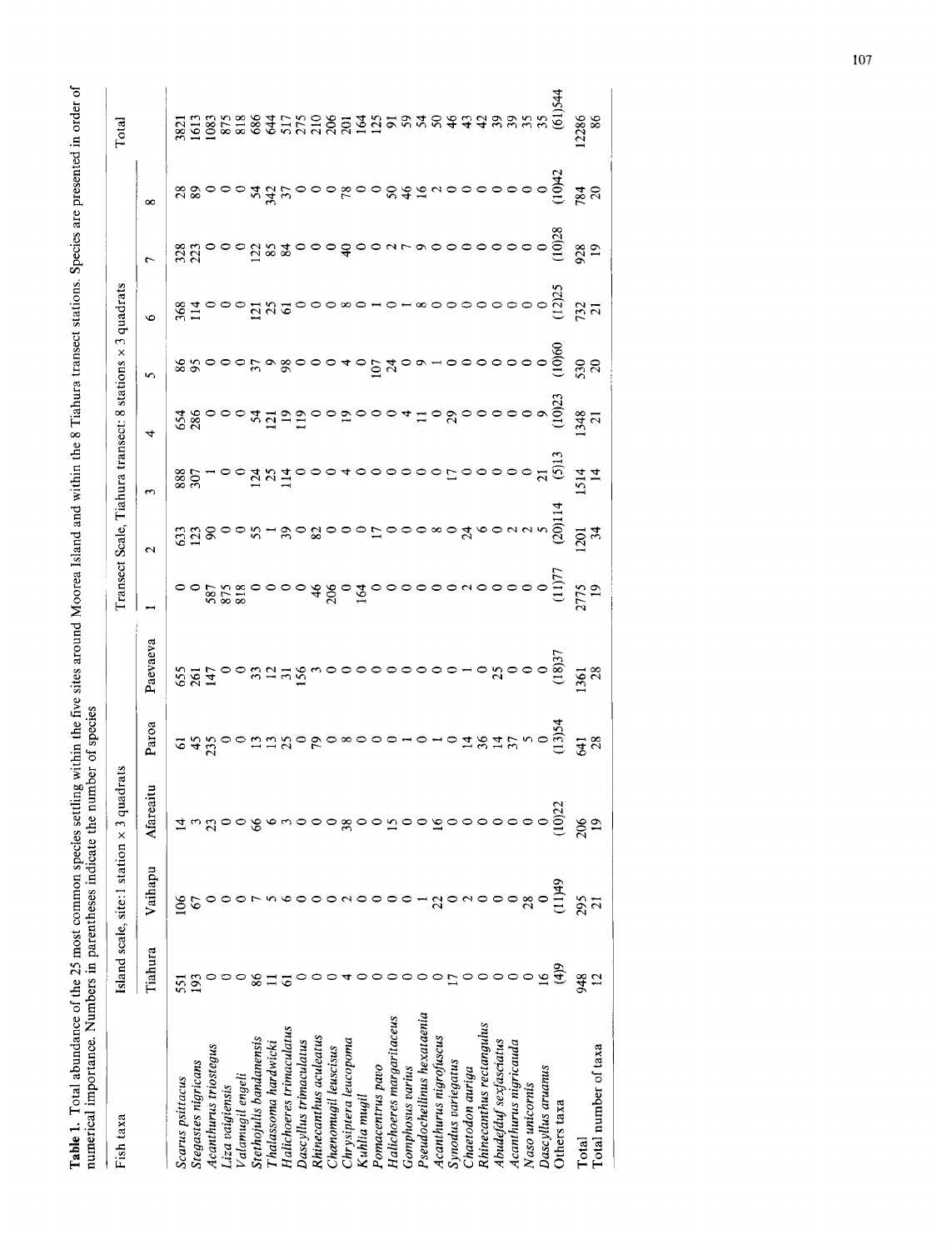| <b>A colorate de de de de de de la projecte de la projecte de la projecte de la projecte de la projecte de la pro</b>                                                                                                          |                                               |
|--------------------------------------------------------------------------------------------------------------------------------------------------------------------------------------------------------------------------------|-----------------------------------------------|
|                                                                                                                                                                                                                                |                                               |
|                                                                                                                                                                                                                                |                                               |
| こうしょうこう                                                                                                                                                                                                                        |                                               |
|                                                                                                                                                                                                                                |                                               |
|                                                                                                                                                                                                                                |                                               |
|                                                                                                                                                                                                                                |                                               |
|                                                                                                                                                                                                                                |                                               |
|                                                                                                                                                                                                                                |                                               |
|                                                                                                                                                                                                                                |                                               |
|                                                                                                                                                                                                                                |                                               |
| control and the state when the present                                                                                                                                                                                         |                                               |
|                                                                                                                                                                                                                                |                                               |
| <b>14 FC+ CC+CC FC:CC TVC CC</b>                                                                                                                                                                                               |                                               |
|                                                                                                                                                                                                                                |                                               |
|                                                                                                                                                                                                                                |                                               |
|                                                                                                                                                                                                                                |                                               |
|                                                                                                                                                                                                                                |                                               |
|                                                                                                                                                                                                                                |                                               |
| and the research control in the                                                                                                                                                                                                |                                               |
|                                                                                                                                                                                                                                | .<br>.<br>.<br>.                              |
|                                                                                                                                                                                                                                |                                               |
| $-4 - 71a$ detailed have been ver-                                                                                                                                                                                             |                                               |
| er of the 35 most common energy record                                                                                                                                                                                         |                                               |
|                                                                                                                                                                                                                                |                                               |
|                                                                                                                                                                                                                                |                                               |
|                                                                                                                                                                                                                                |                                               |
|                                                                                                                                                                                                                                |                                               |
|                                                                                                                                                                                                                                |                                               |
|                                                                                                                                                                                                                                |                                               |
|                                                                                                                                                                                                                                |                                               |
| The set of the set in the set of the set of the set of the set of the set of the set of the set of the set of the set of the set of the set of the set of the set of the set of the set of the set of the set of the set of th | ∠<br>S                                        |
|                                                                                                                                                                                                                                |                                               |
|                                                                                                                                                                                                                                | $\frac{1}{2}$                                 |
|                                                                                                                                                                                                                                | ֖֖֖֧֧֧֧֧֚֚֚֚֚֚֚֚֚֚֚֚֚֚֚֚֚֚֚֚֚֚֚֚֚֚֚֬֡֡֡֝֝֬֝֬֝ |
|                                                                                                                                                                                                                                |                                               |
|                                                                                                                                                                                                                                |                                               |
|                                                                                                                                                                                                                                | ;                                             |
|                                                                                                                                                                                                                                |                                               |
|                                                                                                                                                                                                                                |                                               |
|                                                                                                                                                                                                                                |                                               |
|                                                                                                                                                                                                                                |                                               |
|                                                                                                                                                                                                                                |                                               |
|                                                                                                                                                                                                                                | :<br>:                                        |
|                                                                                                                                                                                                                                |                                               |
| al variation in the number of recruited f<br>yili uvudi vallativii ill u                                                                                                                                                       |                                               |
|                                                                                                                                                                                                                                |                                               |
|                                                                                                                                                                                                                                |                                               |
|                                                                                                                                                                                                                                |                                               |
| Takla Tame                                                                                                                                                                                                                     |                                               |
|                                                                                                                                                                                                                                |                                               |
|                                                                                                                                                                                                                                |                                               |

| the reet scale, from the 15th of November 1988 to the 15th of |                  |                 |                           | April        | 1989.                    |                               | is in paren                          | neses inc                                               |                         |                                                  | species                    |                                                                                                                                                                                                                                  |                 |                   |                                |                                      |                    |            |
|---------------------------------------------------------------|------------------|-----------------|---------------------------|--------------|--------------------------|-------------------------------|--------------------------------------|---------------------------------------------------------|-------------------------|--------------------------------------------------|----------------------------|----------------------------------------------------------------------------------------------------------------------------------------------------------------------------------------------------------------------------------|-----------------|-------------------|--------------------------------|--------------------------------------|--------------------|------------|
| Fish taxa                                                     |                  |                 | Island scale (fish pooled |              | over the 5               | sites)                        |                                      |                                                         |                         | Transect scale (fish pooled over the 8 stations) |                            |                                                                                                                                                                                                                                  |                 |                   |                                |                                      |                    |            |
| Time                                                          | $\sum_{i=1}^{N}$ | Dec.            | Jan.                      | Feb.         | Mar.                     | Apr.                          | Total                                | 15/1                                                    | $\frac{3}{30/11}$       | $\frac{4}{15/12}$                                | 6/15/01                    | 7<br>30/01                                                                                                                                                                                                                       | 15/02           | $\frac{9}{28/02}$ | $\frac{10}{15/03}$             | $\frac{11}{30/03}$                   | $\frac{12}{15}$ Q4 | Total      |
| Scarus psittacus                                              |                  |                 | 435                       | 260          |                          |                               |                                      |                                                         |                         |                                                  |                            |                                                                                                                                                                                                                                  |                 |                   |                                |                                      |                    |            |
| Stegastes nigricans                                           |                  |                 |                           | ∞            |                          |                               |                                      |                                                         |                         |                                                  |                            |                                                                                                                                                                                                                                  |                 |                   |                                |                                      |                    |            |
| Acanthurus triostegus                                         |                  |                 | 156                       | 5            |                          |                               |                                      |                                                         |                         |                                                  |                            |                                                                                                                                                                                                                                  |                 |                   |                                |                                      |                    |            |
| Liza vaigiensis                                               |                  |                 |                           |              |                          |                               |                                      |                                                         |                         |                                                  |                            |                                                                                                                                                                                                                                  |                 |                   |                                |                                      |                    |            |
| Valamugil engeli                                              |                  |                 |                           |              |                          |                               |                                      |                                                         |                         |                                                  |                            |                                                                                                                                                                                                                                  |                 |                   |                                | and an ser and a cool dupled and all |                    |            |
| <b>Stethojulis bandanensis</b>                                | $\Omega$         |                 |                           | ম            |                          |                               |                                      |                                                         |                         |                                                  |                            |                                                                                                                                                                                                                                  |                 |                   |                                |                                      |                    |            |
| Thalassoma hardwicki                                          | O                |                 | $\frac{2}{17}$            |              |                          |                               |                                      |                                                         |                         |                                                  |                            |                                                                                                                                                                                                                                  |                 |                   |                                |                                      |                    |            |
| Halichoeres trimaculatus                                      | 48               |                 |                           |              |                          |                               |                                      |                                                         |                         |                                                  |                            |                                                                                                                                                                                                                                  |                 |                   |                                |                                      |                    |            |
| Dascyllus trimaculatus                                        |                  |                 | $\overline{c}$            |              |                          |                               |                                      |                                                         |                         |                                                  |                            |                                                                                                                                                                                                                                  |                 |                   |                                |                                      |                    |            |
| Rhinecanthus aculeatus                                        |                  |                 | ∞                         |              |                          |                               |                                      |                                                         |                         |                                                  |                            |                                                                                                                                                                                                                                  |                 |                   |                                |                                      |                    |            |
| Chanomugil leuscisus                                          | odoouoo          |                 | $\circ$                   | oomoo qow    |                          |                               |                                      |                                                         |                         |                                                  |                            |                                                                                                                                                                                                                                  |                 |                   |                                |                                      |                    |            |
| Chrysiptera leucopoma                                         |                  | $\overline{13}$ | $\overline{2}$            |              |                          |                               |                                      |                                                         |                         |                                                  |                            |                                                                                                                                                                                                                                  |                 |                   |                                |                                      |                    |            |
| Kuhlia mugil                                                  |                  | $\circ$         |                           |              |                          |                               |                                      |                                                         |                         |                                                  |                            |                                                                                                                                                                                                                                  |                 |                   |                                |                                      |                    |            |
| Pomacentrus pavo                                              |                  |                 |                           |              |                          |                               |                                      |                                                         |                         |                                                  |                            |                                                                                                                                                                                                                                  |                 |                   |                                |                                      |                    |            |
| Halichoeres margaritaceus                                     |                  |                 |                           |              |                          |                               |                                      |                                                         |                         |                                                  |                            |                                                                                                                                                                                                                                  |                 |                   |                                |                                      |                    |            |
| Gomphosus varius                                              |                  |                 |                           |              |                          |                               |                                      |                                                         |                         |                                                  |                            |                                                                                                                                                                                                                                  |                 |                   |                                |                                      |                    |            |
| Pseudocheilinus hexataenia                                    |                  |                 |                           |              |                          |                               |                                      |                                                         |                         |                                                  |                            |                                                                                                                                                                                                                                  |                 |                   |                                |                                      |                    |            |
| Acanthurus nigrofuscus                                        | $\frac{6}{16}$   |                 |                           |              |                          |                               |                                      |                                                         |                         |                                                  |                            |                                                                                                                                                                                                                                  |                 |                   |                                |                                      |                    |            |
| Synodus variegatus                                            |                  |                 |                           |              |                          |                               |                                      |                                                         |                         |                                                  |                            |                                                                                                                                                                                                                                  |                 |                   |                                |                                      |                    |            |
| Chaetodon auriga                                              |                  | $\circ$         | $\infty$                  |              |                          |                               |                                      |                                                         |                         |                                                  |                            |                                                                                                                                                                                                                                  |                 |                   |                                |                                      |                    |            |
| Rhinecanthus rectangulus                                      |                  | $\circ$         | ⊝ຕຼຕ                      |              |                          |                               |                                      |                                                         |                         |                                                  |                            |                                                                                                                                                                                                                                  |                 |                   |                                |                                      |                    |            |
| Abudefauf sexfasciatus                                        | $\vec{a}$        |                 |                           |              |                          |                               |                                      |                                                         |                         |                                                  |                            |                                                                                                                                                                                                                                  |                 |                   |                                |                                      |                    |            |
| Acanthurus nigricauda                                         |                  |                 |                           |              |                          |                               |                                      |                                                         |                         |                                                  |                            |                                                                                                                                                                                                                                  |                 |                   |                                |                                      |                    |            |
| Vaso unicornis                                                |                  |                 |                           |              |                          |                               |                                      |                                                         |                         |                                                  |                            |                                                                                                                                                                                                                                  |                 |                   |                                |                                      |                    |            |
| Dascyllus aruanus                                             |                  |                 |                           |              |                          |                               |                                      |                                                         |                         |                                                  |                            |                                                                                                                                                                                                                                  |                 |                   |                                |                                      |                    |            |
| Others taxa                                                   | (8)10            |                 | 0E(81) E1(4)              | (13)32       | gggeorgaggeorgeorgeusgeg | usdeoodwockhoooooooouoddowaod | unde<br>1983 - Städas Noon-rattaarum | g x x q x + x x + - 0 q q a + n - 0 0 - - 0 0 0 0 - 1 m | g<br>ggadaensergraderer |                                                  | おばばいのでのおけぬなけーねりょう10600104は | we dependence to the court of the state of the state of the state of the state of the state of the state of th<br>Extending the state of the state of the state of the state of the state of the state of the state of the state |                 | Eduraceous Formal | 881124888679849569110011011987 | (15)39                               |                    |            |
| Total                                                         | 419              | 511             | 883                       | 494          | 534                      | $\frac{35}{25}$               | 451<br>53                            | $\frac{5}{2}$                                           | $\frac{20}{30}$         | <b>067</b><br>34                                 | 1248                       | 28                                                                                                                                                                                                                               | $\frac{89}{34}$ | 567               | $\frac{85}{39}$                | $\frac{2}{33}$                       | 794<br>25          | 8892<br>78 |
| Total number of taxa                                          |                  |                 |                           | $\mathbf{r}$ |                          |                               |                                      |                                                         |                         |                                                  |                            |                                                                                                                                                                                                                                  |                 |                   |                                |                                      |                    |            |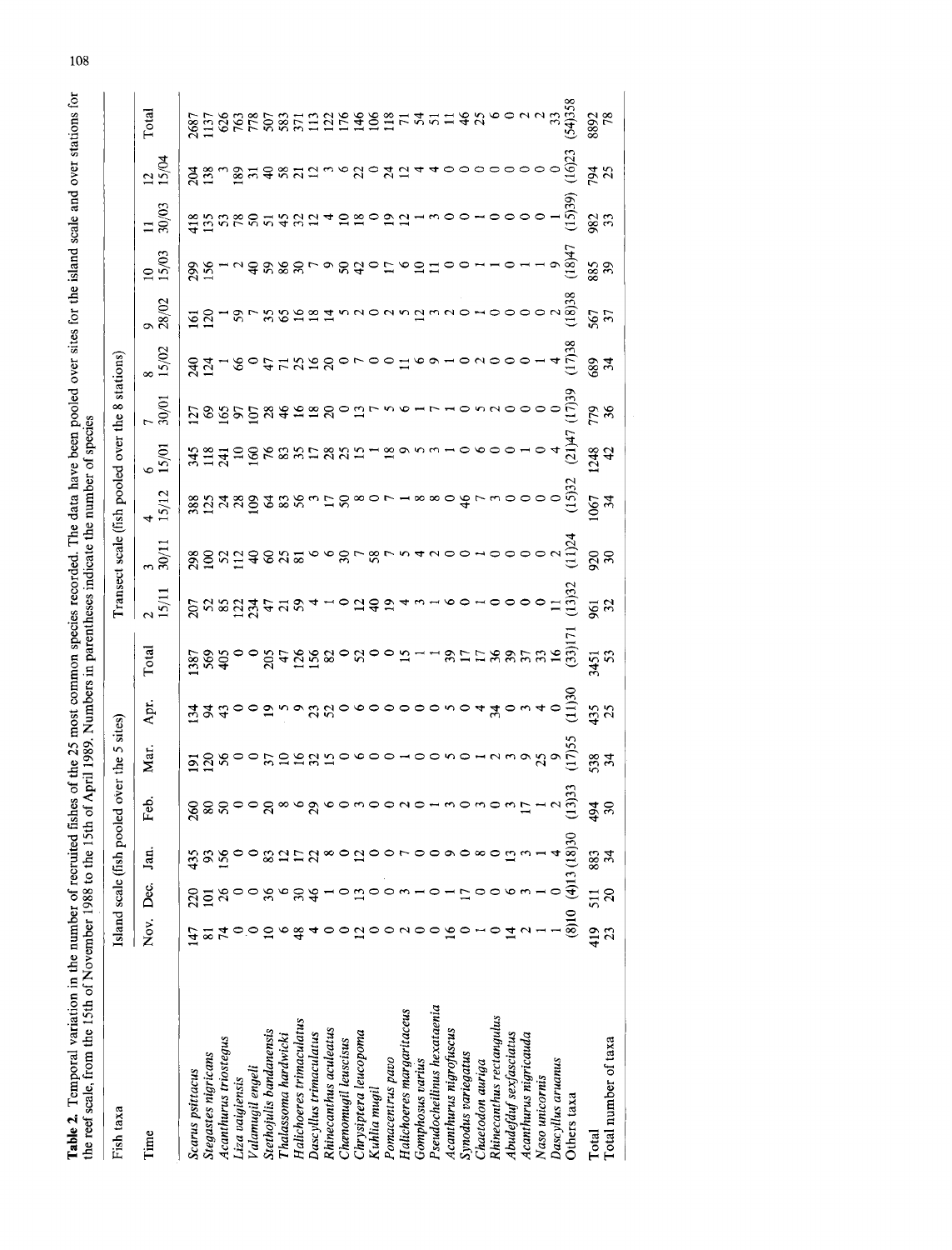



Fig. 3. Mean abundances and standard errors (pooled over November 1988 to April 1989) of eight common species along the eight stations of the Tiahura transect

On the Tiahura transect, abundance and species richness were highest on the fringing reef (stations 1-4). Station 1, located near the beach, showed especially high abundances (2,775 fishes counted during the study) comprising a low number of species, while station 2 located in the narrow reef-channel, displayed very high species richness with 34 species recorded (Table 1).

Using data from the 24 quadrats of the Tiahura transect (the ubiquitous *Stegastes nigricans* and *Scarus psittacus* were omitted), six main spatial communities were identified by cluster analysis along the Tiahura transect (Fig. 2). The following distinct groups were formed:

1. Quadrats 1 to 3 (station 1) are near-shore quadrats, characterised by sandy substratum and shallow water, and mainly occupied by three species: *Liza vaigiensis, Valamugil engeli* and *Acanthurus triostegus.* 

2. Quadrats 4 to 6 (station 2) are located in a narrow reef-channel connecting the lagoon to the open ocean. High abundance of *Epinephelus merra, Chaetodon auriga*  and *Chaetodon lunula* were recorded, but some *Myripristis sp., Neoniphon sammara* and *Lutjanus kasmira* were also observed in these quadrats (see Table 2).

3. Quadrats 7 to 10 (stations 3, 4), and 15 to 21 (stations 5, 6, 7) are located on the outer fringing reef respectively. Quadrats 7-10 and 15-21 were characterized by shallow water and a substratum consisting mainly of dead coral. Two labrids, *Stethojulis bandanensis* and *Thatassoma hardwicki,* were present in relatively equal proportions in these quadrats.

4. Quadrats 11 and 12 (station 4), located on the outer fringing reef near the reef-channel were characterised by *Dasc yllus trimaculatus.* 

5. Quadrats 13 and 14 (station 5) also formed a separate group. They were located in the sandy inner barrier reef near the reef-channel.

6. Quadrat 22 to 24 (station 8), on the outer barrier reef, had a low cover of living coral. New recruits of *Thalassoma hardwicki* were present in large numbers.

Analysis of the predominant species along the Tiahura transect showed different patterns of abundance of recruits (Fig. 3). Some species are only found nearshore *(Acanthurus triostegus* and *Liza vaigiensis),* others essentially on the barrier reef near the reef crest *(Thalassoma hardwicki* and *Chrysiptera leucopoma),* and some recruited more equally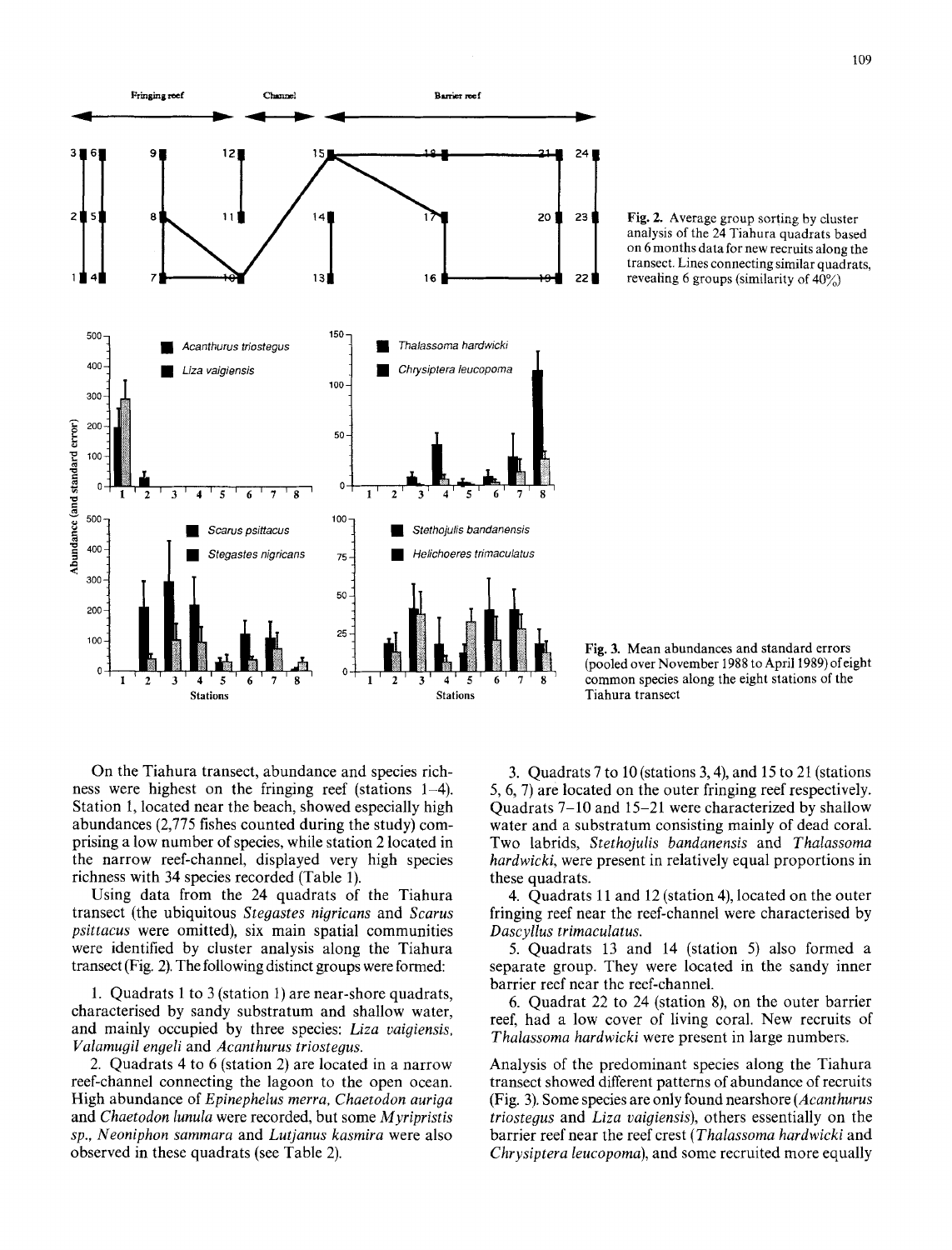

to the fringing and barrier reefs (e.g. scarids, labrids and some pomacentrids).

## *Temporal patterns*

Principal coordinate analysis was used to correlate temporal recruitment patterns for the Tiahura transect. Two cycles were revealed: the first one was from November to January, with clearly separated data points, the second from February to April, with closer data points (i.e., higher Mantel matrix correlations).

We also examined the temporal abundance patterns of dominant species on the Tiahura transect (Fig. 4). There were well-marked pulses for schooling species, with maximum abundances around mid-January for *Acanthurus triostegus* and mid-April for *Liza vaigiensis.* Non-schooling species were abundant year-round with maximum abundances occurring at the beginning of December and in mid-March (e.g. *Thalassoma hardwicki, Stegastes nigricans*  and *Scarus psittacus*. Two of these taxa *(Stegastes nigricans* and *Scarus psittacus)* consisted of two species combined, which could have obscured any pulse. However, the *Chaetodon auriga* and *Rhinecanthus aculeatus* temporal



distributions showed an increase in recruitment from November to January followed by a decline, which may be due to a short reproductive period for these species (Thresher 1984).

# *Spatio-temporal analysis*

Time and location variabilities were examined using two-way ANOVAs (Table 3).

*Between the five sites of Moorea (Island scale).* Site was a major factor, explaining  $40\%$  of the variation in abundance of total recruits and was highly significant on the eight species analysed separately. An exception is *Thalassoma hardwicki,* for which the results suggest that variation in abundance of juveniles cannot be explained by Time, Site or Site  $\times$  Time factors. Site factor explained 21% of variation in recruitment of *Acanthurus triostegus*  and 56% of variation for *Stegastes nigricans.* Site is also the major factor which influenced the total number of individuals (40% of the variation explained). This suggests that site is more important than time with respect to recruitment. However, for the species that showed pulses in recruitment, like *Acanthurus triostegus* or *Rhinecanthus aculeatus* (Fig. 4), the Time  $\times$  Site interaction explains a greater proportion of the variance.

*Between stations alon9 the Tiahura transect.* The same analysis was conducted on the Tiahura transect to test the importance of time versus site at a smaller spatial scale. These results also express the strong influence of site which is highly significant in all analyses. The percentage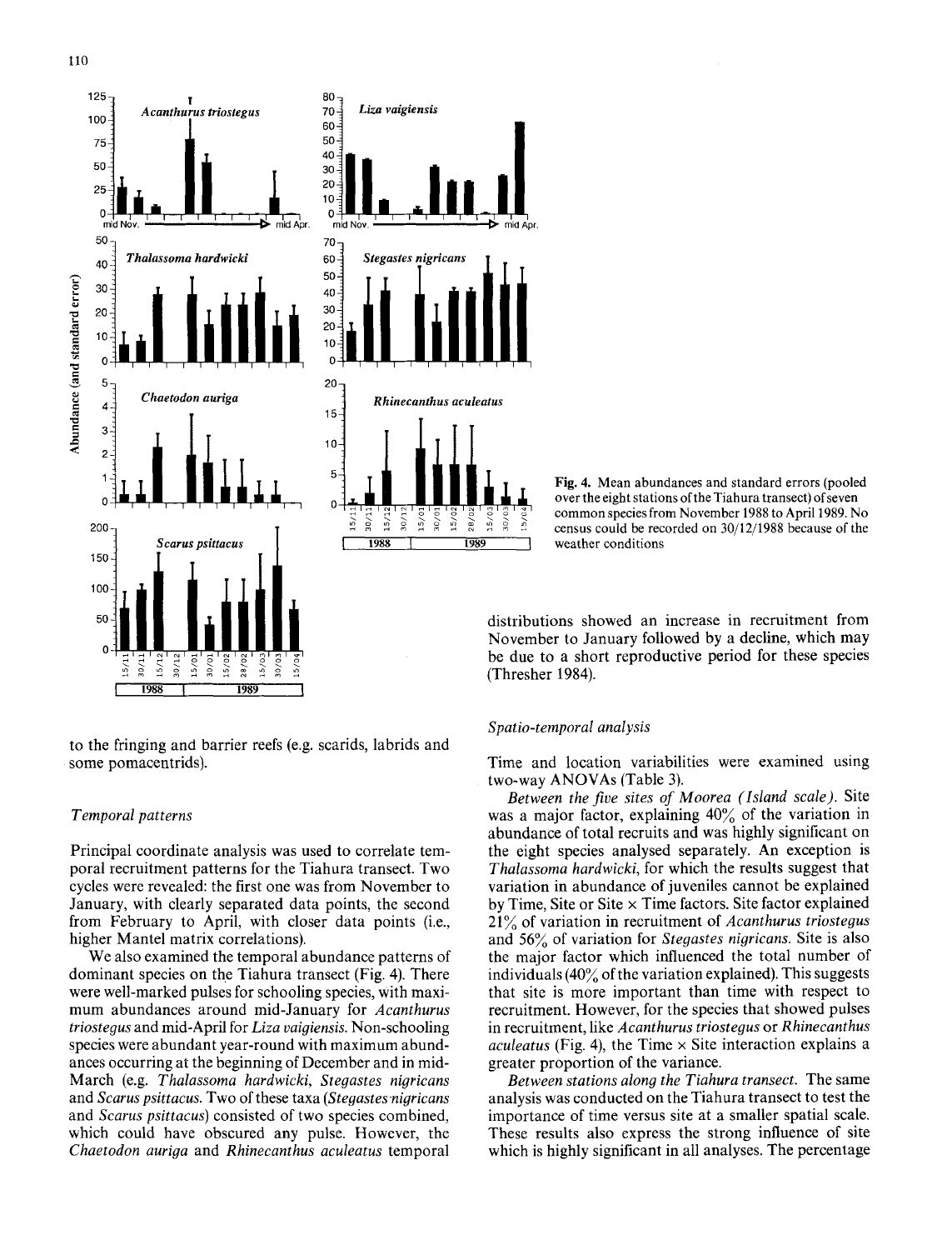Table 3. Summary of ANOVA results for comparison of abundances of recently settled fishes between sites around the island and among stations along the Tiahura transect, from November 1988 to April 1989. The variance explained by each component of the model is shown. F-tests have been used to determine the significance of the results

| Fish taxa                | Factors in ANOVA | Five sites around the island |               |      | Factors in ANOVA |         | Eight stations along Tiahura transect |      |
|--------------------------|------------------|------------------------------|---------------|------|------------------|---------|---------------------------------------|------|
|                          | Time(T)          | Site(S)                      | $T \times S$  | Res. | Time(T)          | Site(S) | $T \times S$                          | Res. |
| Chaetodontidae           |                  |                              |               |      |                  |         |                                       |      |
| Chaetodon auriga         | $\ast$           | $****$                       | $\ast\ast$    |      | $* *$            | ***     | $* * *$                               |      |
|                          | 9.6              | 26.7                         | 16.7          | 47.0 | 4.8              | 32.0    | 34.9                                  | 28.3 |
| Pomacentridae            |                  |                              |               |      |                  |         |                                       |      |
| Stegastes nigricans      | ns               | $***$                        | $\ast$        |      | $\ast$           | $***$   | ns                                    |      |
|                          | 1.5              | 55.8                         | 15.7          | 27.0 | 6.4              | 37.8    | 9.3                                   | 46.5 |
| Dascyllus trimaculatus   | ns               | $***$                        | ns            |      | ns               | $***$   | ns                                    |      |
|                          | 1.5              | 25.3                         | 5.9           | 67.3 | 1.5              | 43.7    | 10.3                                  | 44.5 |
| Mugilidea                |                  |                              |               |      |                  |         |                                       |      |
| Liza vaigiensis          |                  |                              | -             |      | $\ast$           | ***     | $***$                                 |      |
|                          |                  |                              |               |      | 3.6              | 51.0    | 24.9                                  | 20.5 |
| Valamugil engeli         |                  |                              |               |      | ns               | $* * *$ | $***$                                 |      |
|                          |                  |                              |               |      | 3.7              | 33.1    | 26.0                                  | 37.2 |
| Labridae                 |                  |                              |               |      |                  |         |                                       |      |
| Stethojulis bandanensis  | $****$           | ***                          | ns            |      | ns               | ***     | $\rm ns$                              |      |
|                          | 19.1             | 21.7                         | 21.2          | 38.0 | 3.9              | 33.6    | 18.1                                  | 44.4 |
| Thalassoma hardwicki     | ns               | ns                           | <sub>ns</sub> |      | ***              | $***$   | $***$ *                               |      |
|                          | 4.4              | 5.2                          | 18.4          | 72.0 | 4.7              | 58.4    | 22.7                                  | 14.2 |
| Halichoeres trimaculatus | $***$            | ***                          | ***           |      | $***$            | $***$   | $***$                                 |      |
|                          | 28.1             | 26.3                         | 25.3          | 20.3 | 13.1             | 28.9    | 23.3                                  | 34.7 |
| Scaridae                 |                  |                              |               |      |                  |         |                                       |      |
| Scarus psittacus         | ns               | ***                          | ns            |      | $\ast$           | ***     | $\ast\ast$                            |      |
|                          | 8.0              | 39.9                         | 12.7          | 39.4 | 4.4              | 35.1    | 24.2                                  | 36.3 |
| Acanthuridae             |                  |                              |               |      |                  |         |                                       |      |
| Acanthurus triostegus    | $\ast$           | $****$                       | ***           |      | ***              | ***     | ***                                   |      |
|                          | 9.0              | 20.8                         | 36.2          | 34.0 | 7.3              | 25.3    | 48.3                                  | 19.1 |
| Balistidae               |                  |                              |               |      |                  |         |                                       |      |
| Rhinecanthus aculeatus   | ***              | ***                          | ***           |      | ns               | $***$   | $\star\star$                          |      |
|                          | 9.8              | 21.0                         | 40.4          | 28.8 | 4.0              | 29.1    | 22.8                                  | 44.1 |
| Species richness         | ***              | $***$                        | $***$         |      | $\star$          | $***$   | $****$                                |      |
|                          | 11.7             | 25.4                         | 32.7          | 30.2 | 5.0              | 14.9    | 35.8                                  | 44.3 |
| Number of individuals    | **               | ***                          | $\star\star$  |      | $***$            | ***     | $***$                                 |      |
|                          | 8.2              | 40.0                         | 22.4          | 29.4 | 4.3              | 36.0    | 32.9                                  | 26.8 |

 $ns = P > 0.05$ ; \*  $P \le 0.05$ , \* \*  $P \le 0.01$ , \* \* \*  $P \le 0.005$ 

of variance explained by this factor varied from 25 (Acanthurus triostegus) to  $58\%$  (Thalassoma hardwicki), with 36% for the total number of fish. This analysis confirms the significance of the pattern shown in Fig. 3 associating the recruitment of some species with particular localities.

# **Discussion**

We found striking differences among sites in abundance of recruits. Cluster analysis (Fig. 2) using 6 month cumulative data on the Tiahura transect revealed 6 spatial groups, corresponding to differences in the relative abundance of new fish recruits. Recruits of some species were present in some quadrats and were absent from others at the same station. These patterns may result from habitat differences (e.g. substratum, water depth, etc.) between the various quadrats in accordance with the environmentalcontrol hypothesis (Whittaker 1956; Bray and Curtis 1957). Williams and Sale (1981) suggested that most recruits exhibit clear site preferences. We found some species were ubiquitous, while others were restricted in spatial distribution. The schooling juvenile species (Acanthurus triostegus, Kuhlia mugil, Liza vaigiensis and *Valamugil engeli*) were observed exclusively on the fringing reef. The two Mugilidae species occurred only near the beach, while Scarus psittacus and Stegastes nigricans were present everywhere except near the beach. Thalassoma *hardwicki* was mainly restricted to the outer fringing and barrier reefs.

A comparison of juvenile and adult fish populations at Moorea (Galzin 1990) revealed that most fish settle in sites where fewer adults are present. However, adult-juvenile interactions seem to be species-specific; resident adults may either have no significant effect on rates of recruitment (Williams 1980; Doherty 1983), a positive effect (Sweatman 1983), or a negative effect (Sale 1976; Shulman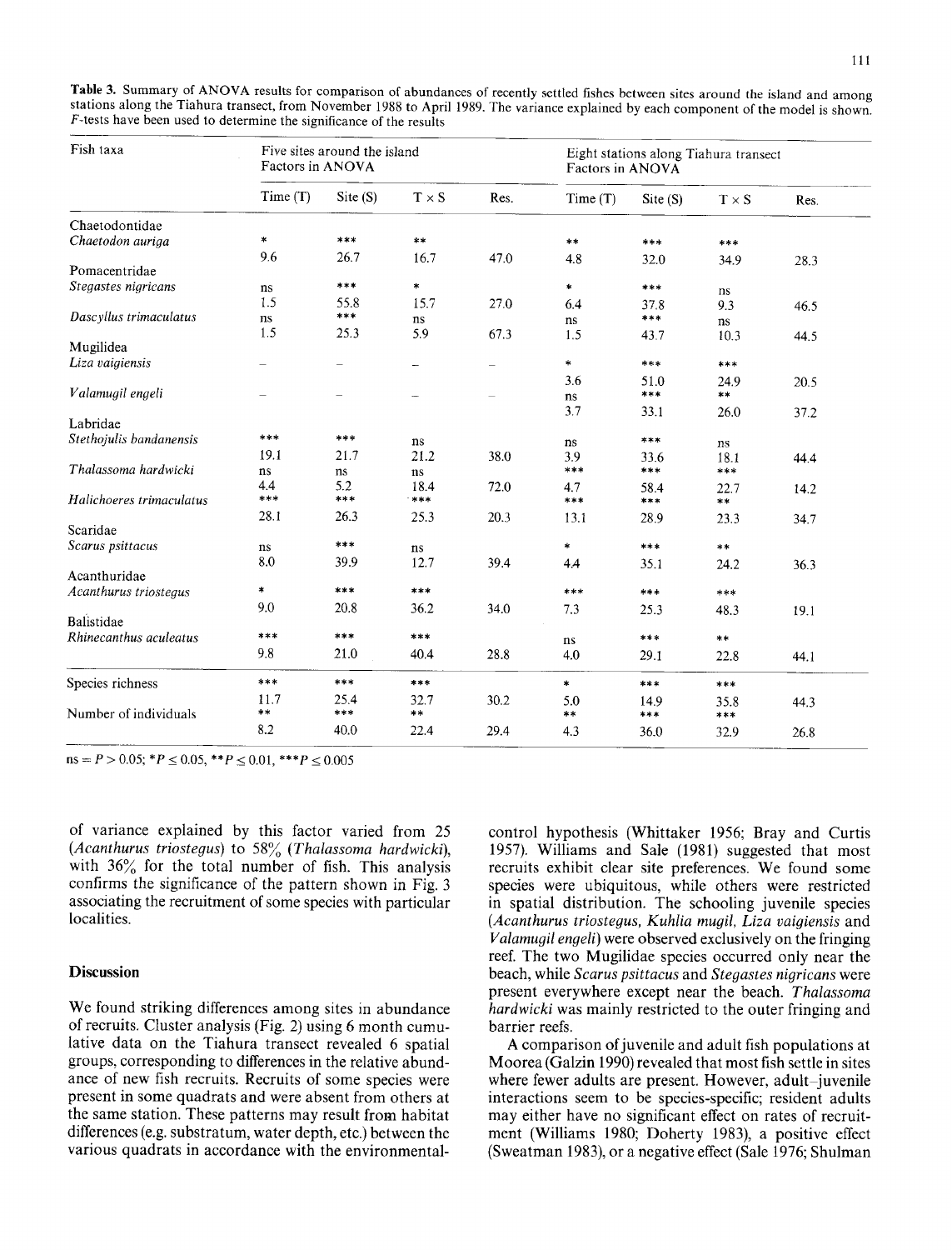et al. 1984) depending on the species. Many processes may be involved in the choice of settlement sites, and new recruits are presumably also influenced by food availability, although this probably affects mainly those species that are highly specialized feeders. Acanthurids are herbivores, but it has been demonstrated that *Acanthurus triostegus* ceases to feed during metamorphosis from acronurus larvae (Randall 1961), so that food is presumably not the primary limiting factor for settlement. In contrast, for obligate coral feeders (e.g. Chaetodontidae), "dietary requirements are probably as important as shelter availability for successful recruitment" (Harmelin-Vivien 1989). Indeed, some chaetodontids are extremely selective at settlement, choosing also the time at which they settle (Table 1, 2). Shulman (1985) concluded that "schooling species show clumped, highly variable recruitment which may result from aggregative settlement while nonschooling species show random, less variable recruitment patterns." In our study, recruits near the beach were mainly schooling species *(Acanthurus triostegus, Liza vaigiensis, Valamugil engeli),* which are able to move over relatively long distances. Along the reef front, recruits (mainly *Thalassoma hardwieki)* were non-schooling species, living in small aggregates (2 to 10 individuals) closer to the bottom. Quadrats at the middle of the transect were mainly occupied by scarids *(Scarus sordidus-psittacus)*  which settle in small groups. The greatest variations in abundance of recruitment were found near the beach, as would be expected from Shulman's hypothesis.

Temporal variability of recruitment (abundance and species richness) during summer has been described in several studies (Munro and Williams 1985), and settlement pulses have been demonstrated for Pomacentridae (Williams 1983), Haemulidae (MacFarland et al. 1985) and Labridae (Victor 1983). Sampling, in this study, was from mid-spring to mid-fall in an attempt to include recruits from most resident fish species. Obviously, annual periodicities cannot be detected by means of a 6-month study, but pulses were apparent in many. These may arise through the reproductive potential of the parental stock; through variations in larval abundance; through oceanic physical processes which may affect larval survivorship, growth and dispersal (Richards and Lindeman 1987); and through post-settlement mortality. For example, abundance of new-recruits seemed to be higher around mid-January for *Acanthurus triostegus.* This species was studied by Randall (1961), who found that, in Hawaii, reproduction occurs from June to mid-November. This corresponds with the reproduction from August to February recorded for the same species in French Polynesia, followed by recruitment at the beginning of November after several weeks of pelagic life (Brothers et al. 1983). We observed a decrease in recruitment of *Aeanthurus triostegus*  from November to December, followed by a second pulse in January. These successive pulses may reflect reproductive periodicity or result from physical oceanic processes. Detailed simultaneous studies on adults, juveniles and the dynamic processes in the water column will be necessary to clarify this.

Our study revealed that  $70\%$  of the total number of fish and  $65\%$  of the total species richness were recruited to the fringing reef (Table 1). Comparisons with the adult fish assemblage of the Tiahura transect (Galzin 1987), suggest that variation in mortality between the fringing reef and the barrier reef, or migration from the fringing reef, is consistent with the fringing reef acting as a nursery for the barrier reef. Movement between nursery and adult habitats for fishes in mangrove and seagrass habitats has been described by Parrish (1989) who assumed this would provide improved survival for new recruits. Fringing reefs may also act as nursery sites; the fringing reefs of Moorea island harbour  $38\%$  of the potential recruitment stock (Galzin 1990), and our study revealed highest species richness and abundance on the fringing reef along the Tiahura transect.

In conclusion we have shown 1) Spatial variability in fish recruitment between the five sites around the high volcanic island of Moorea was highly significant, 2) Temporal variability during the 6 months of sampling was also significant, although spatial variability (between sites) was far more important than temporal variability (between times), 3) Among stations along the Tiahura transect, spatial variability was far more important than temporal variability, although both were highly significant, 4) Fringing reefs appear to serve as nursery grounds for the barrier reef.

*Acknowledgements.* We thank A. Fagerstrom, J. Leis, V. Jarry, B. Salvat and the two anonymous reviewers who provided critical discussion and comments on the earlier drafts. We thank also Springer Verlag, the editor and C. Hair for the language review. Financial help for this work was received from the Secrétariat d'Etat Chargé de l'Environnement, SRETIE-MERE-7064, Opération N°237-01-87-40027.

## **References**

- Anderson GRV, Ehrlich AH, Ehrlich PR, Russel BC, Talbot FH (1981) The community structure of coral reef fishes. Am Nat 117: 476-495
- Brothers EB, Williams D McB, Sale PF (1983) Length of larval life in twelve families of fishes at "One Tree Lagoon", Great Barrier Reef, Australia. Mar Biol 76: 319-324
- Bray RJ, Curtis JT (1957) An ordination of the upland forest communities of southern Wisconsin. Ecol Monogr 27 : 325-349
- Doherty PJ (1983) Tropical territorial damselfishes: is density limited by aggression or recruitment? Ecology 64:176-190
- Doherty PJ, Williams D McB (1988) The replenishment of coral reef fish populations. Oceanogr Mar Biol Ann Rev 26:487-551
- Eckert GJ (1984) Annual and spatial variation in recruitment of labroid fishes among seven reefs in the Capricorn/Bunker Group, Great Barrier Reef. Mar Biol 78:123-127
- Galzin R (1987) Structure of fish communities of French Polynesian coral reefs. I. Spatial Scales. Mar Ecol Progr Ser 41:129-136
- Galzin R (1990) Récifs coralliens  $-$  Dégradations anthropiques des zones frangeantes. REED (fiche Info) 32:9-14
- Galzin R, Legendre P (1987) The fish communities of a coral reef transect. Pac Sci 41 : 158-165
- Galzin R, Pointier JP (1985) Moorea Island, Society archipelago. Proc 5th Int Coral Reef Congr 1:73-102
- Harmelin-Vivien ML (1989) Implications of feeding specialization on the recruitment processes and community structure of butterflyfishes. Env Biol Fish 25:101-110
- Johannes RE (1978) Reproductive strategies of coastal marine fishes in the tropics. Env Biol Fish 3:65-84